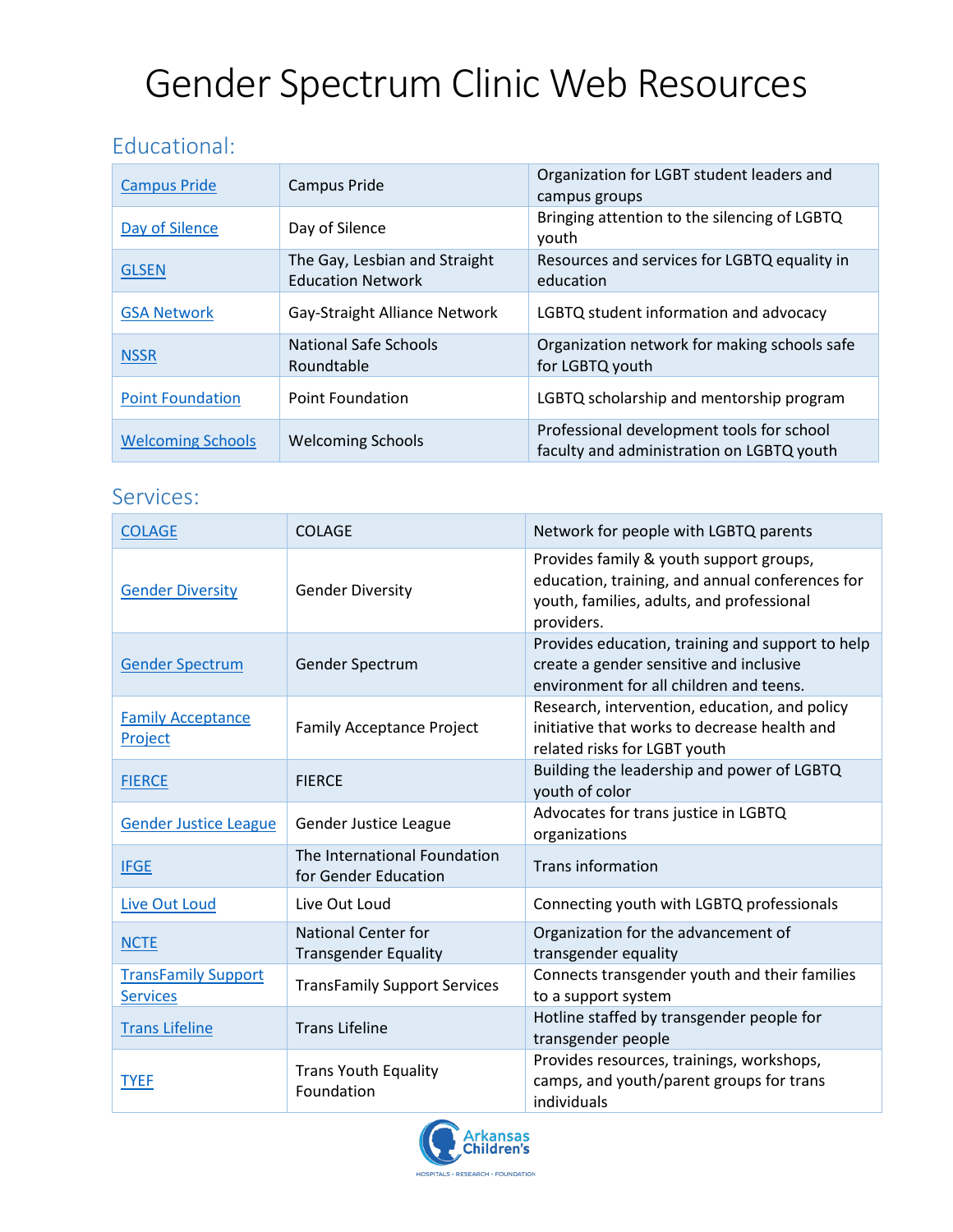## Gender Spectrum Clinic Web Resources

| <b>TYFA</b>        | <b>TransYouth Family Allies</b> | Provides resources, workshops, and trainings on<br>trans youth |
|--------------------|---------------------------------|----------------------------------------------------------------|
| The Trevor Project | The Trevor Project              | Suicide prevention with a focus on LGBTQ youth                 |

#### Medical:

| <b>GLMA</b>                                         | Gay and Lesbian Medical<br>Association                   | Medical resources and providers for LGBTQ<br>people   |
|-----------------------------------------------------|----------------------------------------------------------|-------------------------------------------------------|
| <b>Howard Brown Health</b><br>Center                | <b>Howard Brown Health Center</b><br>Chicago             | Trans medical services and resources (Chicago,<br>IL) |
| Minnesota<br><b>Transgender Health</b><br>Coalition | Minnesota Transgender Health<br>Coalition                | Trans medical resources                               |
| <b>WPATH</b>                                        | World Professional Association<br>for Transgender Health | The leading medical authority on trans<br>healthcare  |

#### Legal:

| <b>ACLU</b>  | American Civil Liberties Union                 | Legal and informational services                                                                 |
|--------------|------------------------------------------------|--------------------------------------------------------------------------------------------------|
| <b>CSSC</b>  | California Safe Schools<br>Coalition           | Safe school resources including law and policy                                                   |
| <b>GLAD</b>  | Gay & Lesbian Advocates &<br><b>Defenders</b>  | Legal resources and services for LGBTQ people                                                    |
| Lambda Legal | Lambda Legal                                   | Legal services for LGBTQ individuals                                                             |
| <b>NCLR</b>  | National Center for Lesbian<br>Rights          | Legal services for LGBTQ individuals                                                             |
| <b>SRLP</b>  | Sylvia Rivera Law Project                      | Legal services for people discriminated against<br>on the basis of gender identity or expression |
| <b>TLPI</b>  | <b>Transgender Law and Policy</b><br>Institute | Resources for transgender law including court<br>cases and educational policies                  |
| <b>TLC</b>   | Transgender Law Center                         | Trans legal services and information                                                             |

### Informational:

| The Advocate        | The Advocate | LGBTQ news                                   |
|---------------------|--------------|----------------------------------------------|
| <b>Athlete Ally</b> | Athlete Ally | Information on LGBTQ participation in sports |